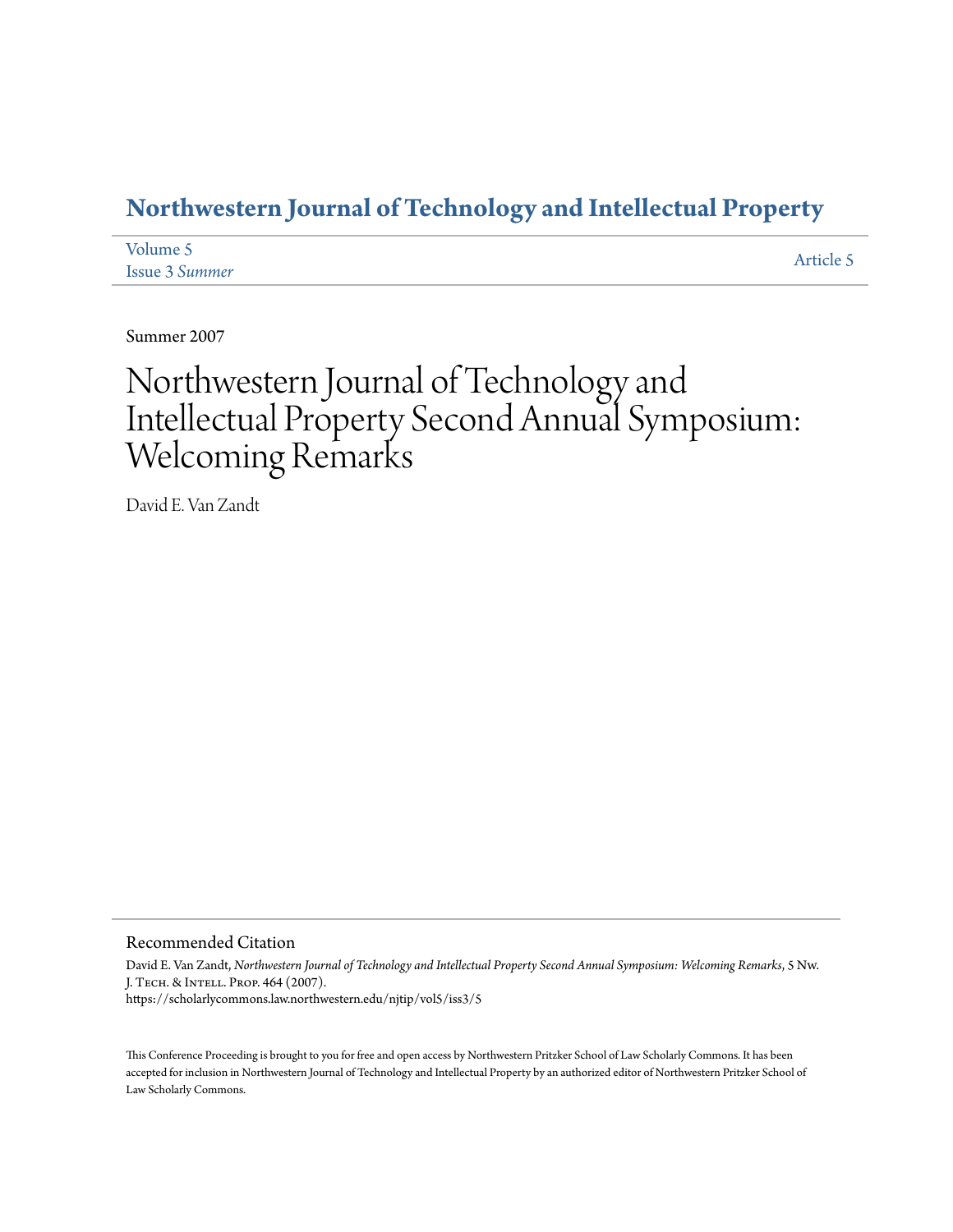# NORTHWESTERN JOURNAL OF TECHNOLOGY AND INTELLECTUAL PROPERTY

## **Northwestern Journal of Technology and Intellectual Property Second Annual Symposium: Welcoming Remarks**

*David E. Van Zandt* 



Summer 2007 VOL. 5, NO. 3

© 2007 by Northwestern University School of Law Northwestern Journal of Technology and Intellectual Property